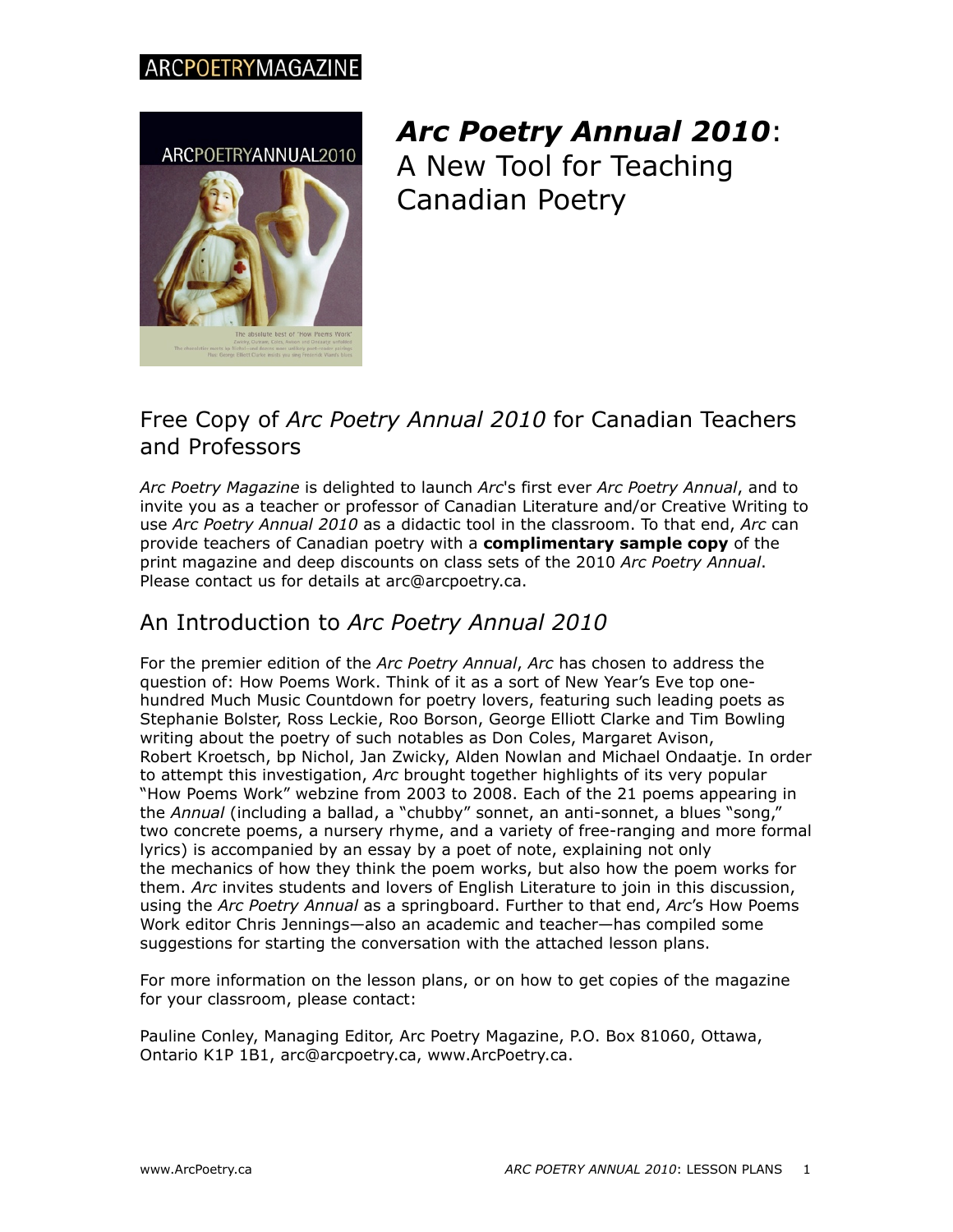

### **Reading Poetry:**  Pattern and Variation

SABRINA OVESEN, *UNTITLED*, PHOTOGRAPHY, 2009 INSPIRED BY BRAHMS' CLARINET QUINTET IN B MINOR

### **Objectives**

Students will gain an appreciation for how poetic form creates content by looking at three examples of poets working within and against a traditional poetic form. The exercise will also give them a chance to use the poetry's critical vocabulary, examining rhyme schemes and metre.

Please note: Key terms are in bold text. Keys for responses are in italics.

#### Advanced Objective

Reading Kroetsch's poem against the background of the sonnet pattern opens up discussions of accessibility and difficulty in poetry. For example: If "Sounding the Name: Sonnet 1" seems difficult, one reason for this might be that the poem resists the conventions with which readers of poetry are familiar. So, one way that you can attempt to "unpack" a difficult poem is by measuring it against the conventions it resists. (Please note that this assumes that students have had a very basic introduction to the sonnet.)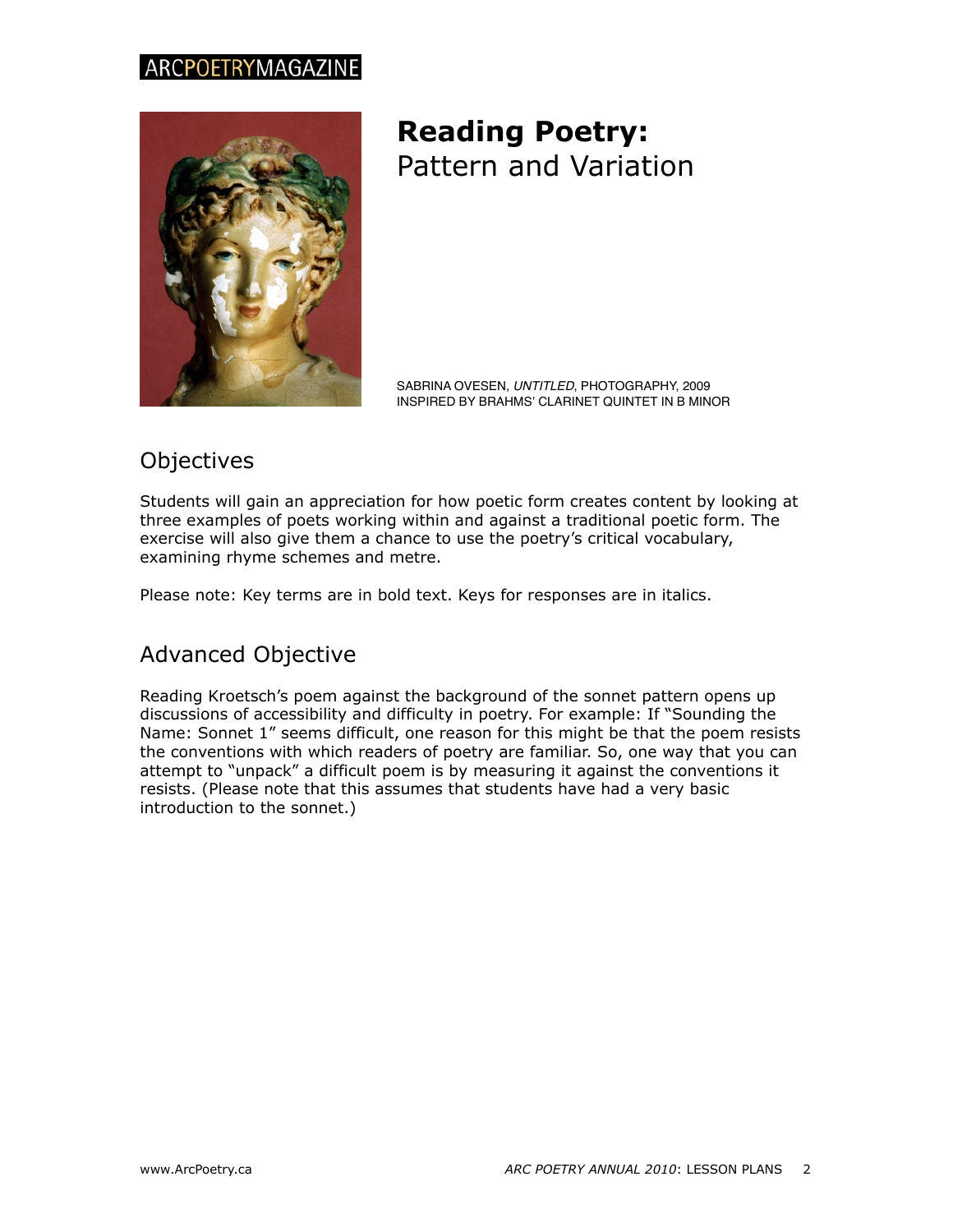

### **Lesson 1** Barbara Nickel's "Busking": The Sonnet (p. 36)

SABRINA OVESEN, *UNTITLED*, PHOTOGRAPHY, 2009 INSPIRED BY "WORDSWORTH," *ARC POETRY ANNUAL 2010*, PAGE 51

- A. Note the features of this sonnet (best described as a **Shakespearian Sonnet**)
	- 1. **Rhyme scheme** is abab, cdcd, efef, gg; 3 **quatrains** and a final **couplet**; **metre** is essentially **iambic pentameter**.
		- i. Many of the rhymes are **half-rhymes**.
		- ii. **Full rhymes** share the last vowel sound and the last consonant sound: cat, bat.
		- iii. Nickel uses rhymes that share only the last consonant: rice/face, above/sieve. You can still hear the connection between the words, but it is not as loud.
- B. Rhyme, not paragraphs or sentences, structure the movement through the poem and scene.
	- 1. Sandy Shreve's essay breaks down the poem's quatrains and shows how the movement through the scene works as a poetic argument.
- C. Sonnets are characterized by a rhetorical "**turn**" or *volta—*we move to a new part of the **argument**. In a Shakespearian sonnet, the *volta* usually comes at the end of line 12.
	- 1. What changes between the first 12 lines and the last 2?
		- i. *Possible prompts: the final couplet contrasts the pleasure of food and drink and even music—sensory pleasures—and the financial transactions behind them (buskers play for money) with the more abstract joy of connection to the tiny boy*.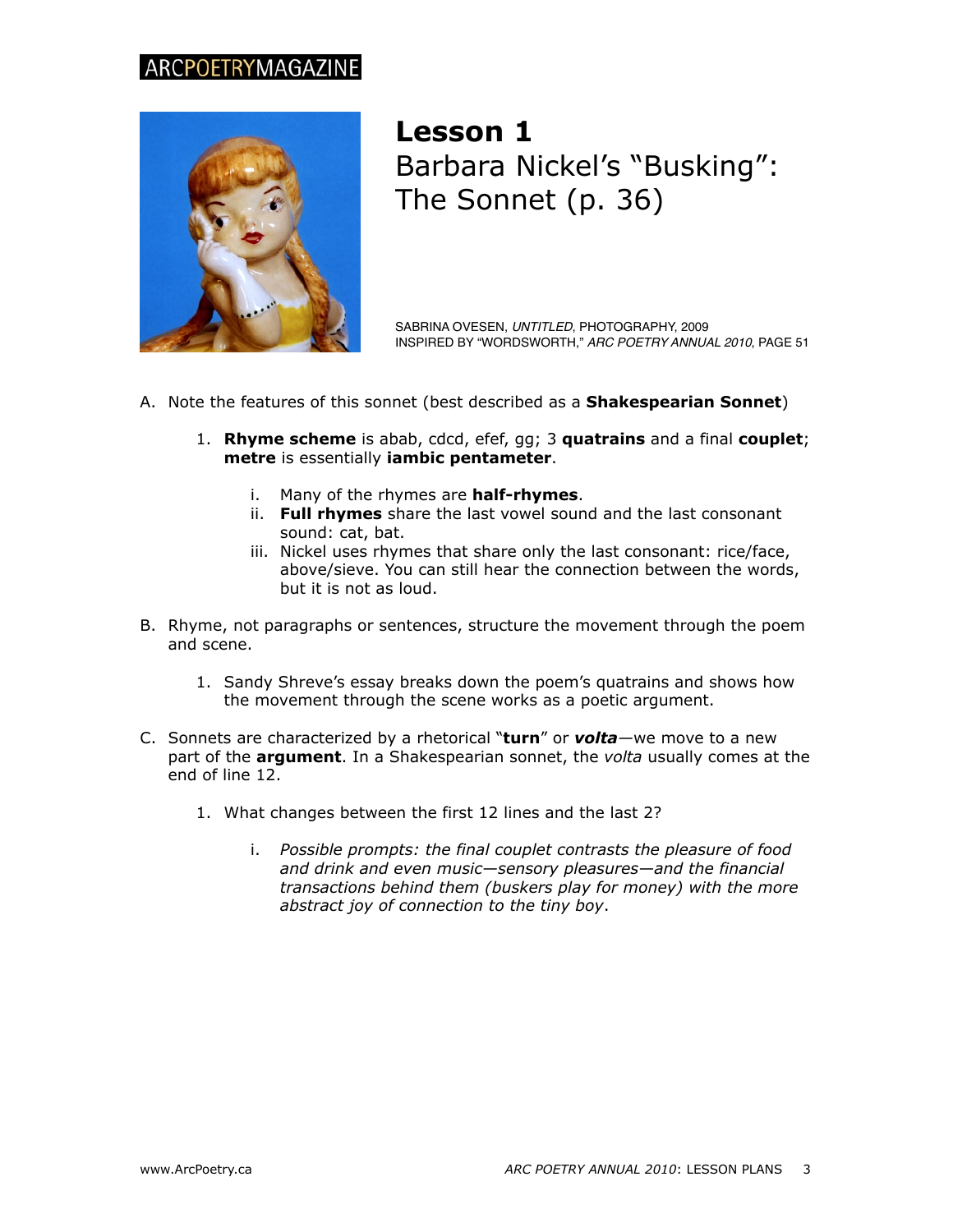

## **Lesson 2** David McGimpsey's "KoKo": The Chubby Sonnet (p. 32)

SABRINA OVESEN, *UNTITLED*, PHOTOGRAPHY, 2009 INSPIRED BY "FARRE OFF," *ARC POETRY ANNUAL 2010*, PAGE 91

- A. Compare the formal features of "KoKo" to the form of "Busking"
	- 1. Main similarity: first twelve lines break into three quatrains and the quatrains correspond to sections of the poem's **narrative**
		- 1. Also, the poem "turns" after line 12 (note the significance of the word *irony* in line 13 as a kind of turning)
		- ii. Differences 16 lines, no set metre, no apparent rhyme scheme.
	- 2. So, why call this a sonnet?
		- i. "Each stanza has the value of a thought-unit" (Porco, p. 34), like the changes in immediate focus in "Busking."
		- ii. The poem develops its content the way a sonnet does. It sets a scene, describes a defining moment, and turns toward the significance of that moment in the context of the scene.
		- iii. Do the words that end lines connect even though they don't rhyme?
			- Boss-recession (linked as economic/work language)
			- Defectives-clowns (connects the idea of being "defective" to clowns, and so foreshadows the conclusion)
			- Oxford-style-my foot (specific kind of work shoe connects to the lamed foot that triggers the incident)
			- The connections are less obvious farther into the poem, but does this opening pattern encourage you to find similar connections between the words and ideas at the ends of lines?
		- iv. The poem is in the **first person perspective**. Does this connect to the lack of metre? Why?
			- *Possible prompts: "voice" of the character is more important here than the formal demands of the sonnet. Poets adapt forms to the specifics of their poems.*
	- 3. Porco argues that the little narrative of "KoKo" is carefully constructed. How much does this perception depend on the expectations created by calling this a sonnet? (That is, you expect a sonnet to have an argument or progression; a rhyme scheme; a metre; 14 lines.)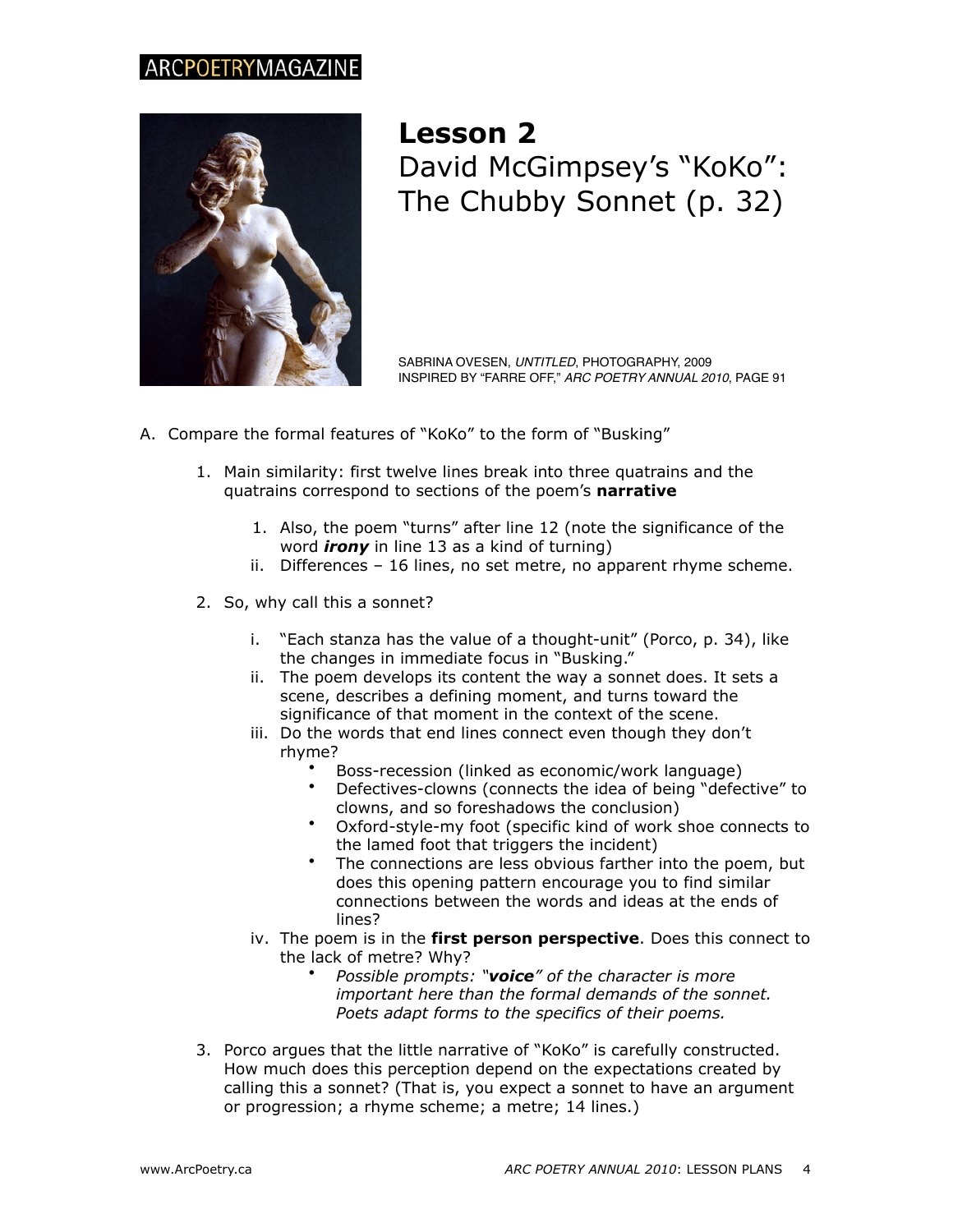

**Lesson 3** Robert Kroetsch's "Sounding the Name: Sonnet #1": The Not Sonnet Sonnet (p. 99)

SABRINA OVESEN, *UNTITLED*, PHOTOGRAPHY, 2009 INSPIRED BY "RECLUSE," *ARC POETRY ANNUAL 2010*, PAGE 69

- A. What is your reaction to reading this poem after "Busking" and "KoKo"? Is it "difficult"? Does it make sense? Why does Kroetsch call it a sonnet?
	- 1. How would you describe the form of this poem?
		- i. What is the effect of composing the poem out of **sentence fragments**?
		- ii. Why are certain words in parentheses? Look at the words in context and describe the way they change the meaning of the words around them.
		- iii. Given our expectations of sonnets, does treating this poem like a sonnet help us understand its form (*à la "KoKo"*)?
- B. In "Then the Poem Goes Terrible," Rhodes proposes that the poem's content affects its form in a way that differs from the other two sonnets: the poem *resists* the connection with its subject. What is the key metaphor in this argument?
	- 1. *Gardening: Rhodes describes the comparison of the sonnet and the welltended garden: cultivated, civilized, following rules. Kroetsch's "garden" is full of weeds, a word that seem out of place in this kind of contemporary poem.*
- C. Is it important that Kroetsch is a Canadian poet here? How does that fact make its way into the poem?
	- 1. *Prompts: Canadian landscape; "north / (of) America"*
- D. Does knowing that the poem is resisting the sonnet (and the potential clichés of sonnets to spring, to flowers and gardens, etc.) help to make sense of the poem's form? Does that then help understand its content?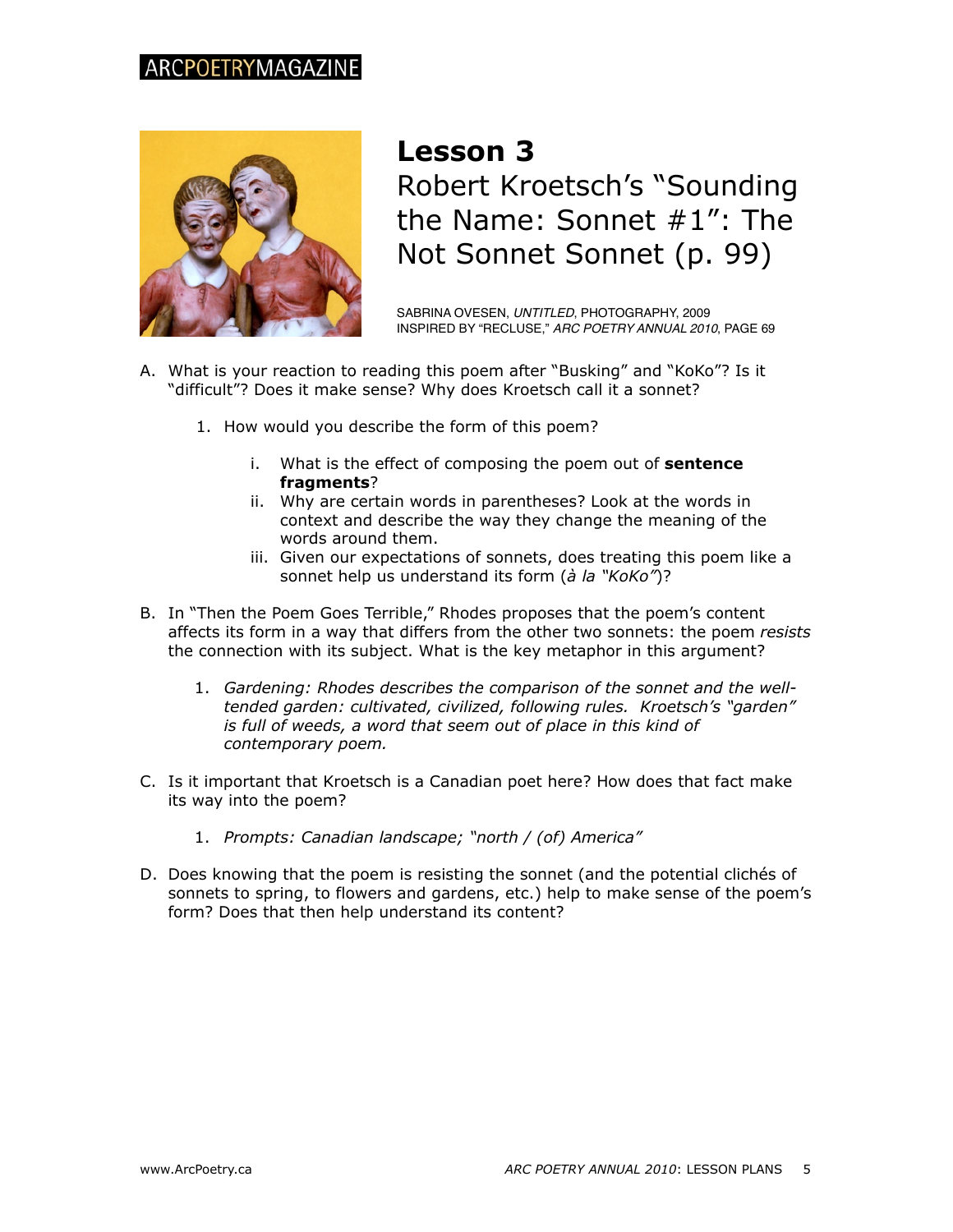

# **Summary Questions**

SABRINA OVESEN, *UNTITLED*, PHOTOGRAPHY, 2009 INSPIRED BY LATIMER!S "STATEMENT TO THE POLICE," *ARC POETRY ANNUAL 2010,* PAGE 86

- 1. What value does a knowledge of formal conventions add when reading poetry?
- 2. What does it add to your understanding of a poem when you read not only the sentences, but also the conventions, the schemes (rhyme, metre) and forms?